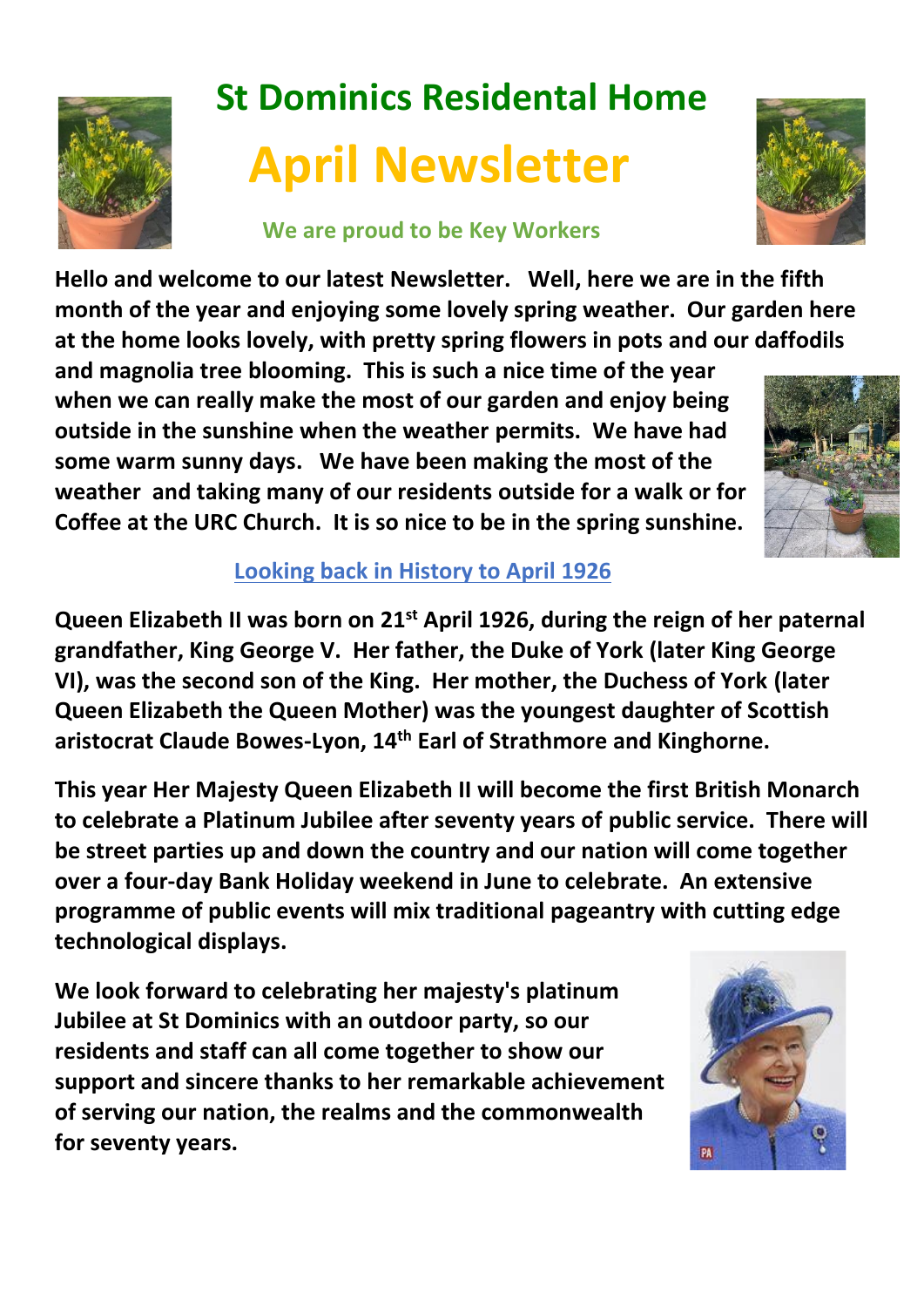#### **Let us tell you what we have been doing in March**

**Arts and Crafts - We had a creative afternoon making Air Dry Clay Trinket Dishes. Pat, Mary, Eileen and Margaret all** 

> **enjoyed rolling out the clay and then moulding it to the trinket dish and then taking it out and leaving it to dry. These have to be left to dry for a week and then we can paint them to get the desired look. This activity was enjoyed by**

**our ladies and once finished will be given to them, as a little gift** 

**for mothering Sunday.**

**Church Service - The Rev Ken Thom from the United Reform Church, came and conducted a church service for our residents to attend if they wanted to. This was held in our main lounge and after the service, he offered Holy Communion to our residents who wished to have it, those who preferred not to, had a blessing instead. Many of our residents commentated afterwards, how much comfort they gained from seeing Ken and being involved in the church service.**

**Bingo - We had a great morning playing traditional Bingo. This is always enjoyed by many of our residents and especially our winners, Rowena, Kathleen, Helga and Margaret, who all enjoyed their chocolate prizes.**

**Word Games - We had a competitive morning in the lounge doing word games on the white board. We chose the letter 'S' and we invited our residents to think of food, drink and places beginning** 

**with that letter. This was a successful activity and our residents thought of seventy places and fifty different foods and drink.** 

**Aqua Painting - We had an artistic time painting; this was particularly enjoyed** 

**by our residents who are living with Dementia. This involves painting with water and the picture appears and as it dries the picture disappears. It was a fun afternoon with lots of chatter and afterwards we had tea and cake, which was very much enjoyed by all.**









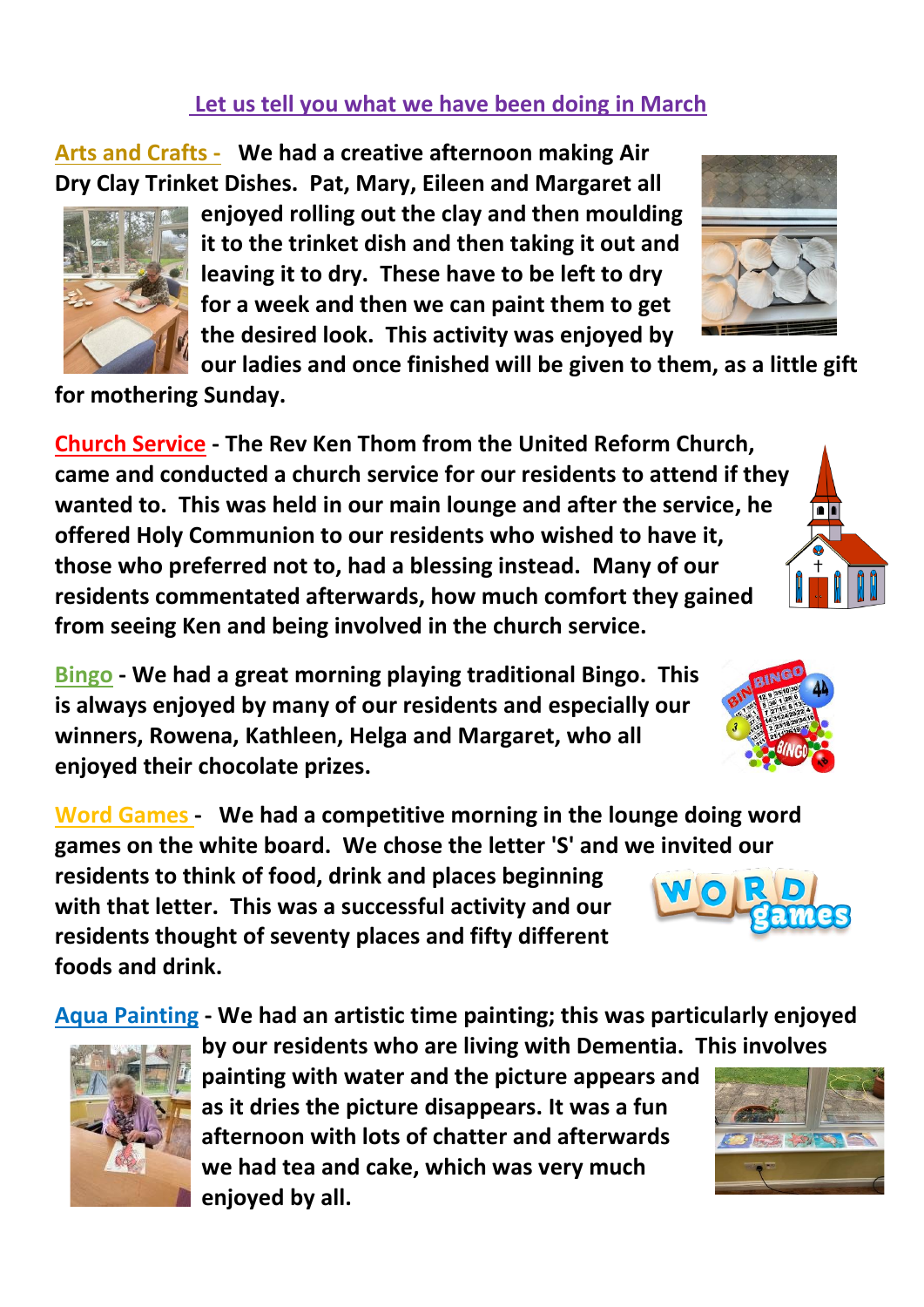**Kidley Divey - We had an energetic morning with Gunni from Kidley Divey who** 



**brought scarves and tambourines as aids for armchair exercises. We had so many of our residents join in with waving the scarves and singing along to the well-known classic songs, such as 'The Sun has got his hat on' and many of our residents joined in with the actions and managed so well,** 

**considering armchair exercises were sitting down. This is** 

**always a popular activity and it is always so heart-warming to hear so much laughter coming from the lounge.**

**A Trip to the Pub - It was a beautiful sunny day. So, we wanted to make the most of the sunshine and decided to go to the pub. Sylvia, Marc** 



**and Mary really enjoyed the trip out. Our staff Nicki, Stephen and Rebecca accompanied them. We decided to go to the Angel Pub, which has recently been refurbished and we must say it looks very stylish. We all sat outside in the sunshine and chatted. It was a very relaxing afternoon.**

**Mothering Sunday - We had a fantastic afternoon celebrating Mother's Day. We decorated the conservatory with pretty bunting, which had little tea cups** 



**and teapots on. Soft pink tablecloths on each individual table with beautiful fresh spring flowers as centre pieces, serviettes with scalloped edges were on each table. Tea was served in fine china tea pots and cakes were offered on stunning cake stands. Families were seated with there relative on individual tables.** 



**This was a delightful afternoon and it was lovely to see so many families that** 

**were able to celebrate Mothering Sunday here at St Dominics. We were so lucky with the weather and this event was possible as we were able to have the doors and windows open and we also had tables outside so families were outside too. We are, of course, very mindful of the covid restrictions we have in place and generally visits are in residents' rooms but as the weather was good and tables were placed separately.** 





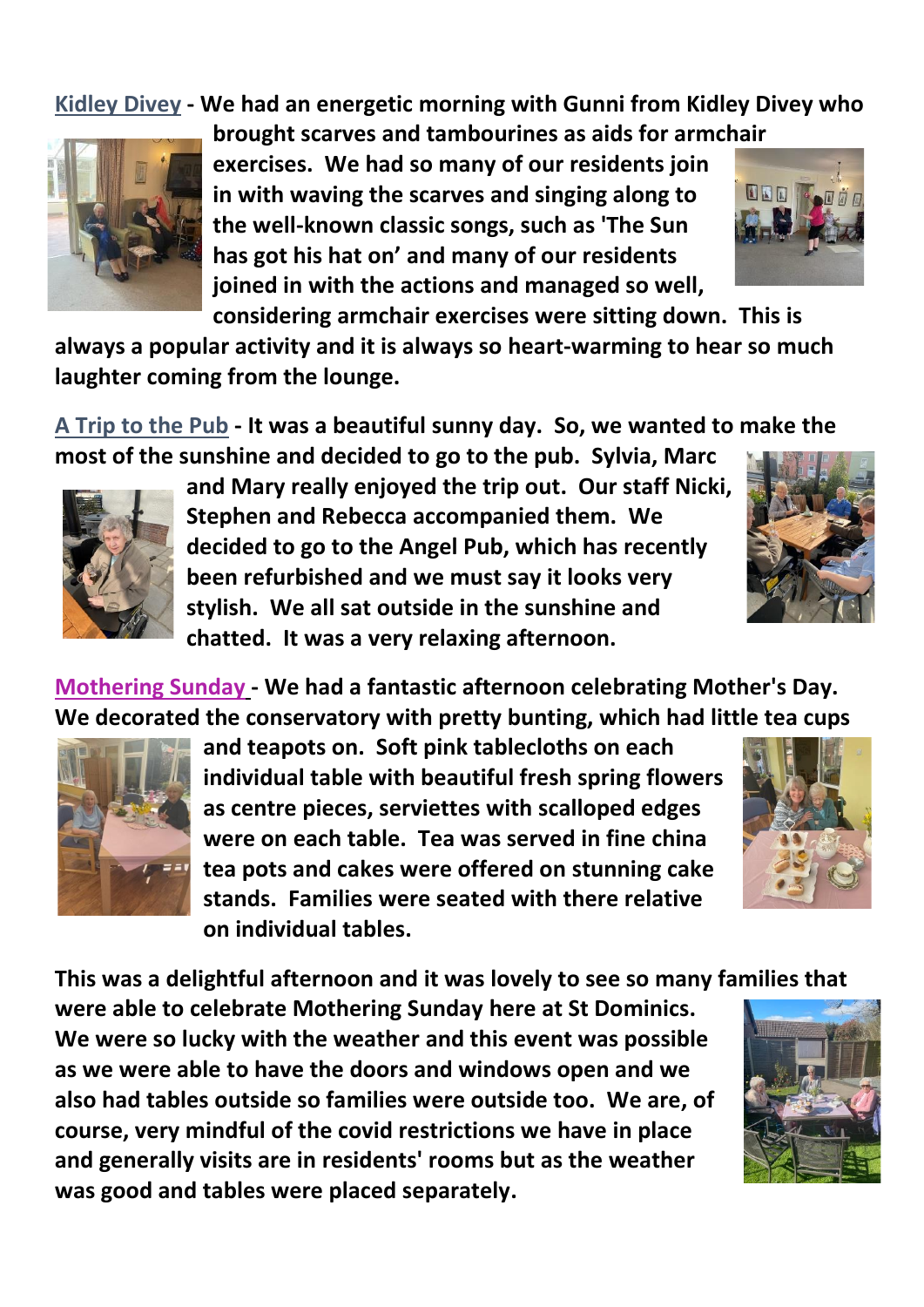**We were so thrilled to be able to host this superb afternoon. We also know how much this was appreciated and enjoyed by families and residents alike. A wonderful afternoon.**

**St Patrick's Day - We had an enjoyable day celebrating the Patron Saint of Ireland. We decorated the conservatory with Irish flags and bunting. The tables were decorated with Irish themed settings. Our activity ladies were dressed as leprechauns to make our residents laugh as they did in abundance! We then did an anagram and the word was 'Irish Limerick' this was written on the white board and our residents were invited to make as many words as possible. This activity was definitely a brain teaser and, in the end, we made nearly sixty words. We then handed out a written quiz based on Ireland and many of our residents enjoyed taking their time to think about** 





**their answers, we then read out the questions and answers around the room.**

**At lunchtime we played Irish pub tunes to create the Irish atmosphere. In the** 



**afternoon we had a flutist and an Accordion player playing Irish tunes and Jigs in the main lounge. The tunes were very uplifting and many of our residents tapped their feet and clapped along to 'Oh Danny Boy' and 'Molly Malone' and** 

**many more. We then had afternoon tea with delicious cupcakes with Irish motifs, which carried the Irish theme nicely. An enjoyable day.**

**Meet our resident - Eileen was born in Hackney East London to parents Frances and Leonard, she has one brother Peter. When she was about nine years old the family moved to Ilford and after passing the eleven plus exam, she attended The Girls County High School in Ilford. She enjoyed the sports, Swimming Netball and Hockey during her School days there. After leaving School, she worked for an Insurance Brokers in Corn Hill. Around this time, she met her husband Peter whilst on holiday in Bournemouth, they started courting and after a couple of years they married at Barkingside Trinity Church. Once married Eileen changed jobs and worked for another Insurance Broker in the City and enjoyed her time there. After some time, she took a career break to start a family, she had three children Susan, Nicholas and Deborah. Family life was a very happy time and they enjoyed many happy holidays together. Eileen has been at St Dominics for a couple of months now and feels she is settled here.**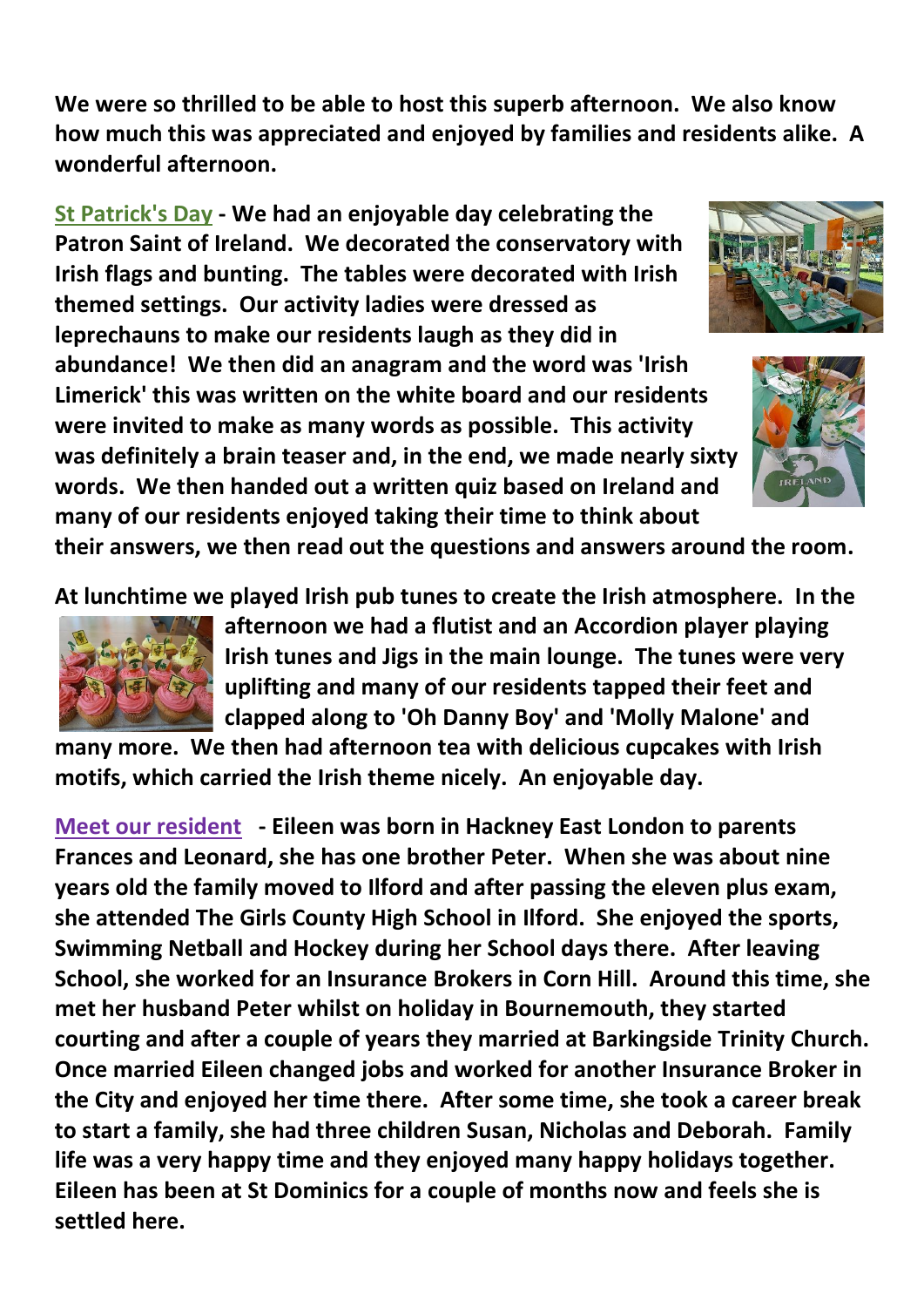**Meet our Staff Member - Angie was born in Walthamstow in London. She grew up in Hertfordshire and attended the Cheshunt School, her favourite subject was cookery. On leaving school, she went to catering college for two years and shortly afterwards she met her husband, Colin. A few years later, they married at Feering Church and settled in the village. They soon had three children together, Emily, Rebecca and Matthew. Angie is an avid Spurs fan and her claim to fame is having dinner with Gary Mabbutt, who is a former England National. Angie is one of our Administrators who works in the office, she has been at St Dominics for a year now and enjoys her job role here.**

## **What's Coming up this month**

 **Friday 1**

 **Wednesday 6**

 **Friday 15**

**Friday 22<sup>nd</sup> April St George's Day** 

## **Church Service Kidley Divey Thursday 7<sup>th</sup> April 1996 12 Trip to Perrywoods th April Good Friday Monday 18th April Easter Monday**

## **April Birthdays**

**We would like to wish Helen, Sylvia and Helen a very Happy Birthday, as they all celebrate their special days this month. Our cook will be busy baking delicious cakes for them to enjoy.**



 **How many words can you make out of this word?**

 **ACHIEVEMENT** 

 **Please let Nicki, Helen and Nicci know**.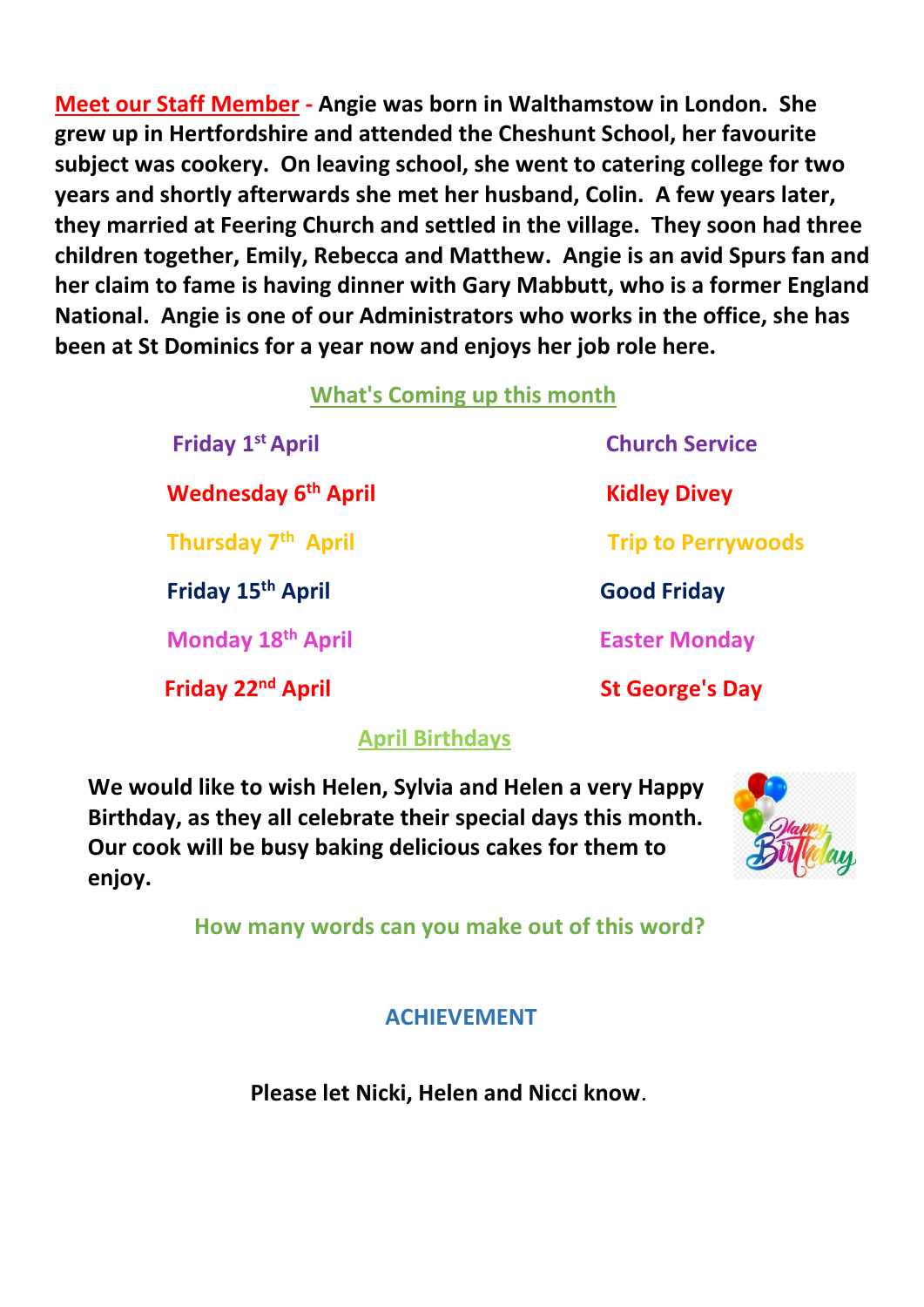### **An update on Zavion Steeve**

**As we reported on last month's Newsletter about one of our carers** 

**Maricel who had worrying news about her baby nephew Zavion Steeve, as when he was born, he developed breathing problems and was admitted to ICU for treatment. We are so thrilled to say that he is doing really well, feeding well and thriving. He is now a month old and going to have his first injections soon. We are all so pleased to hear that Baby Zavion is doing so well.** 



 **Jokes to make you smile**….

What is a classical singer's big break?



**An opera-tunity**

Why was the computer late to work?

 **It had a hard drive!**

 **Thoughts to Read**

**Positive thinking will let you do everything better than negative thinking will.**

 **Find a reason to smile every day.**